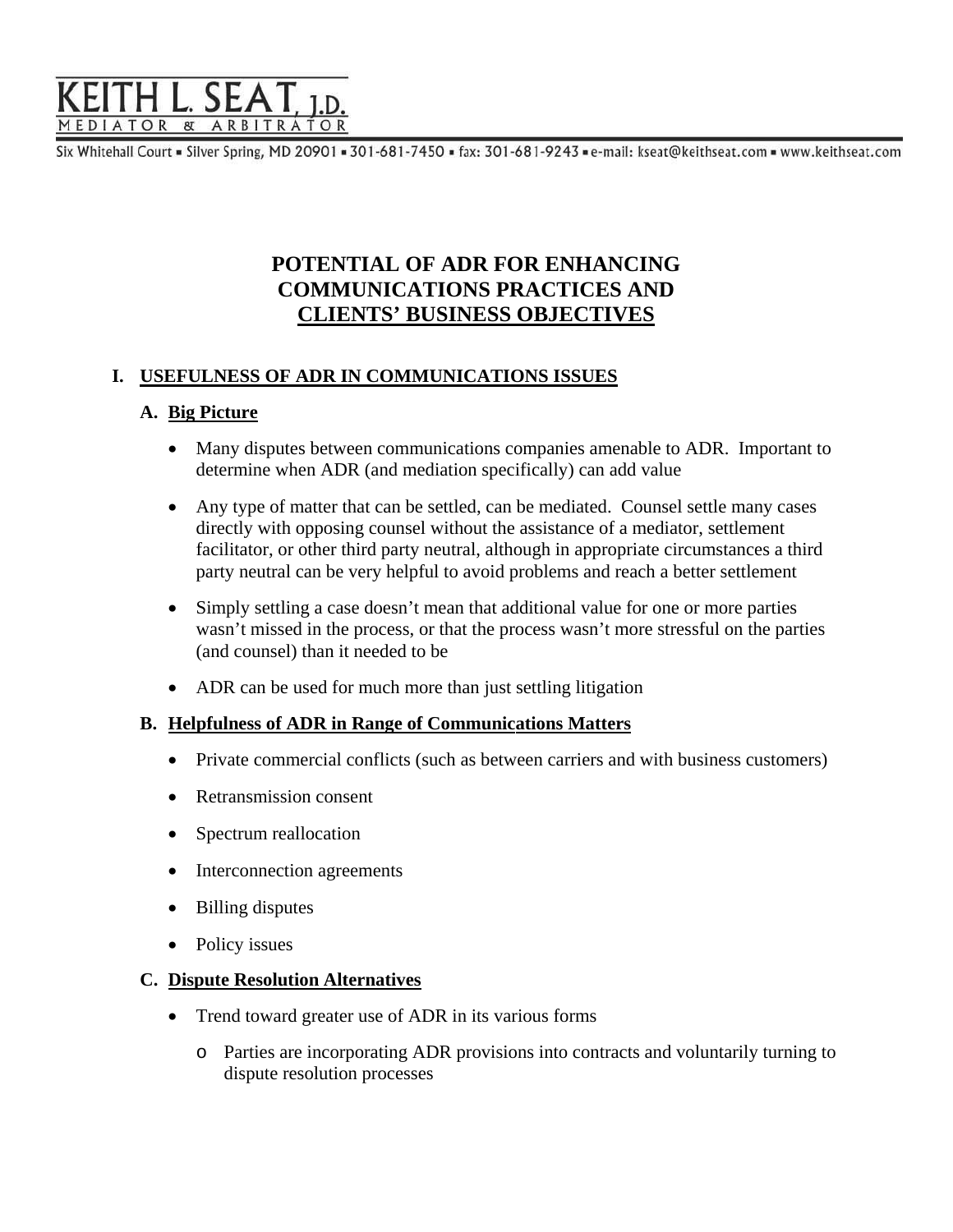- o Counsel who have experienced quality ADR processes see them as better ways to resolve clients' problems and deepen relationships with clients
- o FCC pushing the ADR model Nextel Reconfiguration, DirectTV retransmission, UNE Remand Interconnection Arrangements
- o Courts frequently encourage or require parties to try mediation before consuming judicial resources at trial
- o Bankruptcy court uses mediation models
- No one is eager to roll the dice with a randomly chosen judge or jury; ADR gives parties more control over the outcome (as in mediation) or at least the decision-maker (as in arbitration)
- ADR generally is private and confidential, so parties have more control over their public images and particular disputes can often be resolved without setting precedent or affecting other matters – may not be the case with interconnection disputes
- Mediation and arbitration, discussed below, are the primary ADR processes
- Many other ADR variations are possible, including:
	- $\circ$  Early Neutral Evaluation helps the parties to be more realistic about their prospects to get an informed view on the merits of the case
	- o Arb-Med arbitrate for a set time period, seal decision, and then mediate, opening the arbitration decision only if mediation is unsuccessful
	- o Med-Arb mediate first, with arbitration following if mediation was not fully successful; however, can't use the mediator as arbitrator or parties may hold back in mediation discussions to keep from impacting future arbitration decision
	- o Other important variations are facilitation, mini-trials and fact-finding, among others (many of which differ more in name than concept)
- Mediation, arbitration and other ADR processes are quite different from one another – the main thing in common is that they are not litigation

## **II. PROS AND CONS OF MEDIATION**

#### **A. Mediation v. Arbitration**

- Mediation is a form of ADR in which a neutral facilitator helps the parties reach a voluntary, mutually agreeable resolution of their dispute
	- o The mediator is not a decision-maker and does not decide the case, as would a judge or arbitrator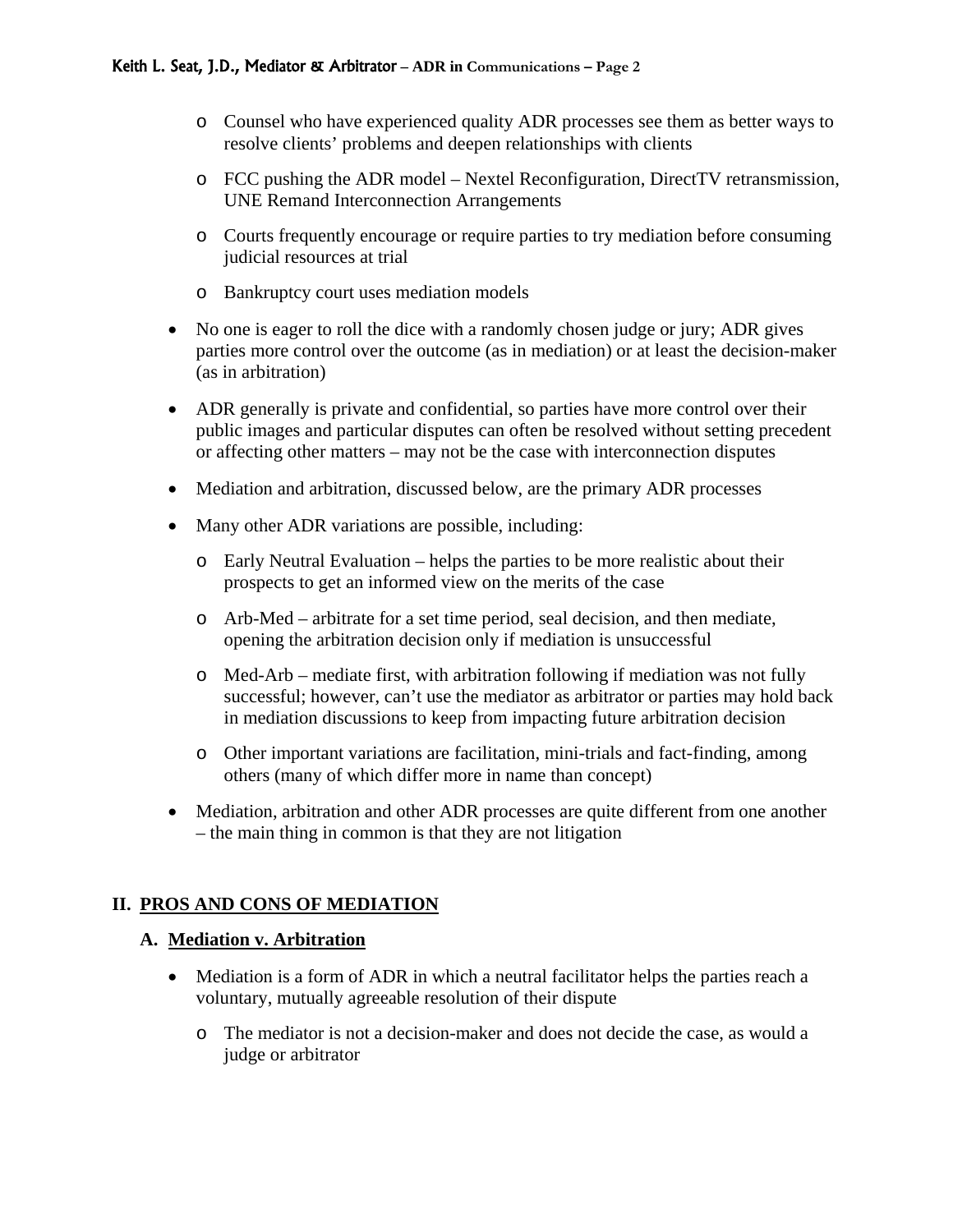- o The mediator helps the parties focus on their business interests and concerns and see where interests converge and where the parties can find common ground; many mediator will evaluate the merits of the case when helpful
- Mediation is more versatile and creative than arbitration, and permits the parties to control the outcome, but does not ensure there will be a final resolution
- Mediation is typically faster than arbitration; mediations are often convened quickly and may be resolved within a day or two, although complex communications cases may take longer
- Mediation legal fees and expenses are typically far less than in arbitration, and the distraction of business executives is reduced
- Arbitration relies on a neutral third party essentially a private judge to hear evidence from the parties and render a decision that can be binding (if the parties have agreed that it will be)
- Arbitration ensures that there will be some outcome, but the parties lose control over the outcome, just as in litigation
- Arbitration and mediation are not mutually exclusive parties can mediate first and arbitrate only if the mediation is unsuccessful (in whole or part)

### **B. Benefits of Mediation**

- Mediation's best known benefits– savings of time and money are desirable, but often the most significant benefit can come from achieving better outcomes by addressing underlying interests
- Control of outcome by parties mediation does not force an outcome that is unacceptable to the parties, so there is no fear of a "bad" decision by a third party judge or arbitrator
- Creative results mediation is more flexible than other alternatives and can reach novel solutions to satisfy interests of all parties
- Restores or preserves relationships mediation can help parties resolve conflicts in a way that restores positive business relationships or permits them to continue
- Saves time and money mediation is much quicker and far less expensive than litigation, without lengthy discovery, motions practice, extensive briefing, trial or appeals.
- Other options remain if a satisfactory outcome cannot be achieved for all parties through mediation, they can arbitrate or pursue other remedies
- High success rate commercial cases have a high rate of settlement through mediation, and even narrowing the issues in dispute can be a significant benefit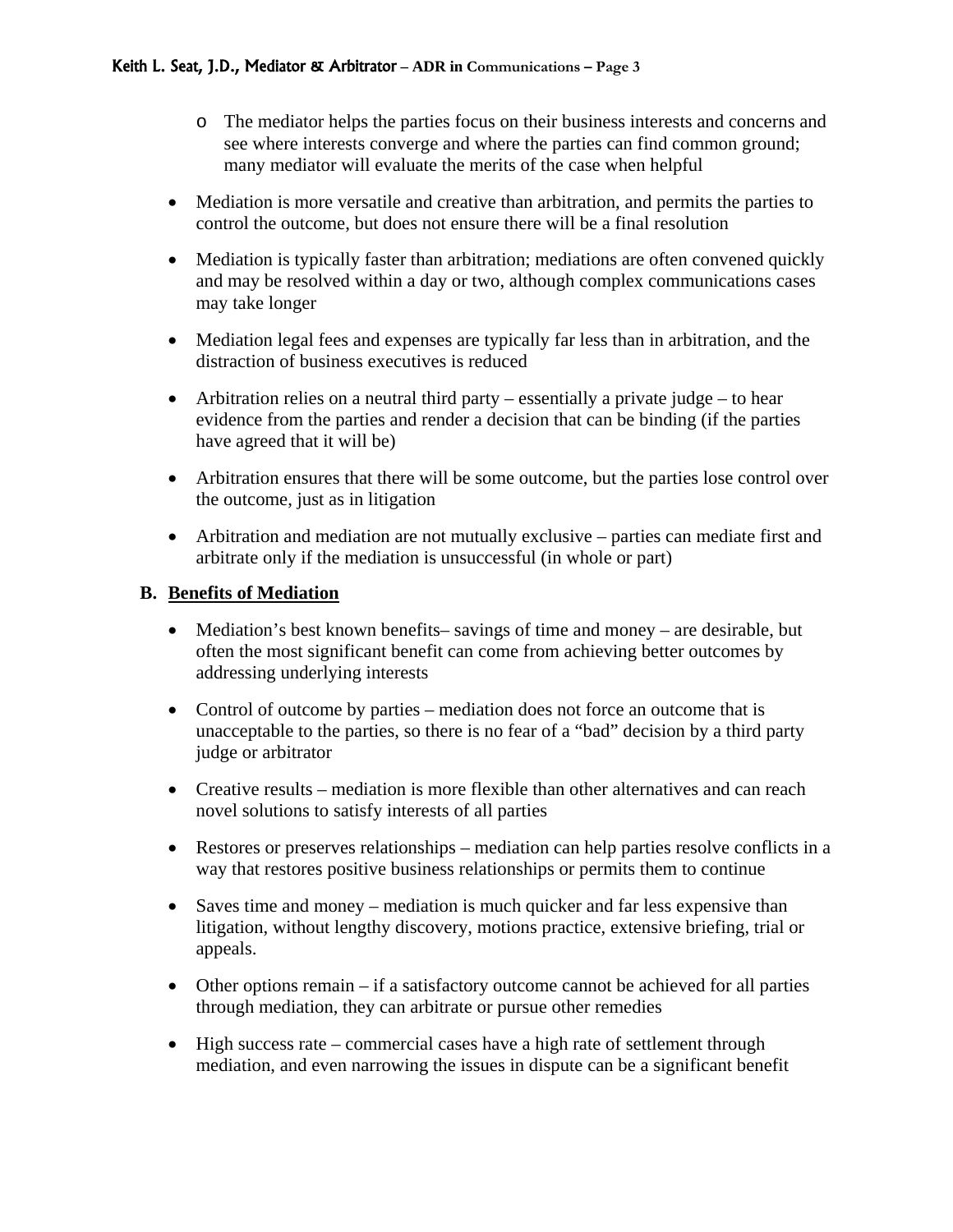#### **C. Disadvantages of Mediation**

- Loss of image and position party may be viewed as weak and willing to compromise if suggest negotiation or mediation
- Loss of information party or counsel may reveal information or perspective on case that will be detrimental in future proceedings
- Loss of focus possible distraction from trial preparation

### **III. NUTS AND BOLTS OF TIMING AND MEDIATION PROCESSES**

- Parties influence process parties have significant input into the form of mediation, ranging from choice of mediator and style of mediation to details such as when and where meetings are held and whether to proceed by teleconferences
- Choice of mediator success of mediation often depends on the skill and effort of the mediator; key factors in selecting a mediator include:
	- o Expertise in mediation process, substantive knowledge and experience are critical
	- o Style of mediation is important; some mediators prefer a facilitative style (which emphasizes helping the parties resolve the dispute based on the parties' own determination of what is reasonable and proper) while other mediators prefer an evaluative style (which involves the mediator providing an evaluation of the case from the mediator's perspective); "transformative" and other mediation styles also exist
	- o Use of caucuses is significant; some mediators rely very heavily on private caucuses and shuttle back and forth between parties who do not talk directly to one another, while other mediators encourage the parties to talk directly to one another as much as possible, with only occasional caucuses
	- o Neutrality is essential, although the mediator does not act as decision-maker
	- o Personality, temperament, flexibility and the parties' ease in working with the mediator should also be considered
- Timing of mediation considerations:
	- o Mediation should be considered at various points in litigation, consider mediation before filing the complaint, after some discovery, prior to summary judgment motions, after summary judgment decision, prior to trial, and after verdict but before appeal
	- o Mediating when there is time to consider how to satisfy the underlying goals and interests of the parties is superior to hasty resolution on the courthouse steps
	- o Early mediation that does not reach settlement may clarify issues that need more attention in discovery or lay the groundwork for future resolution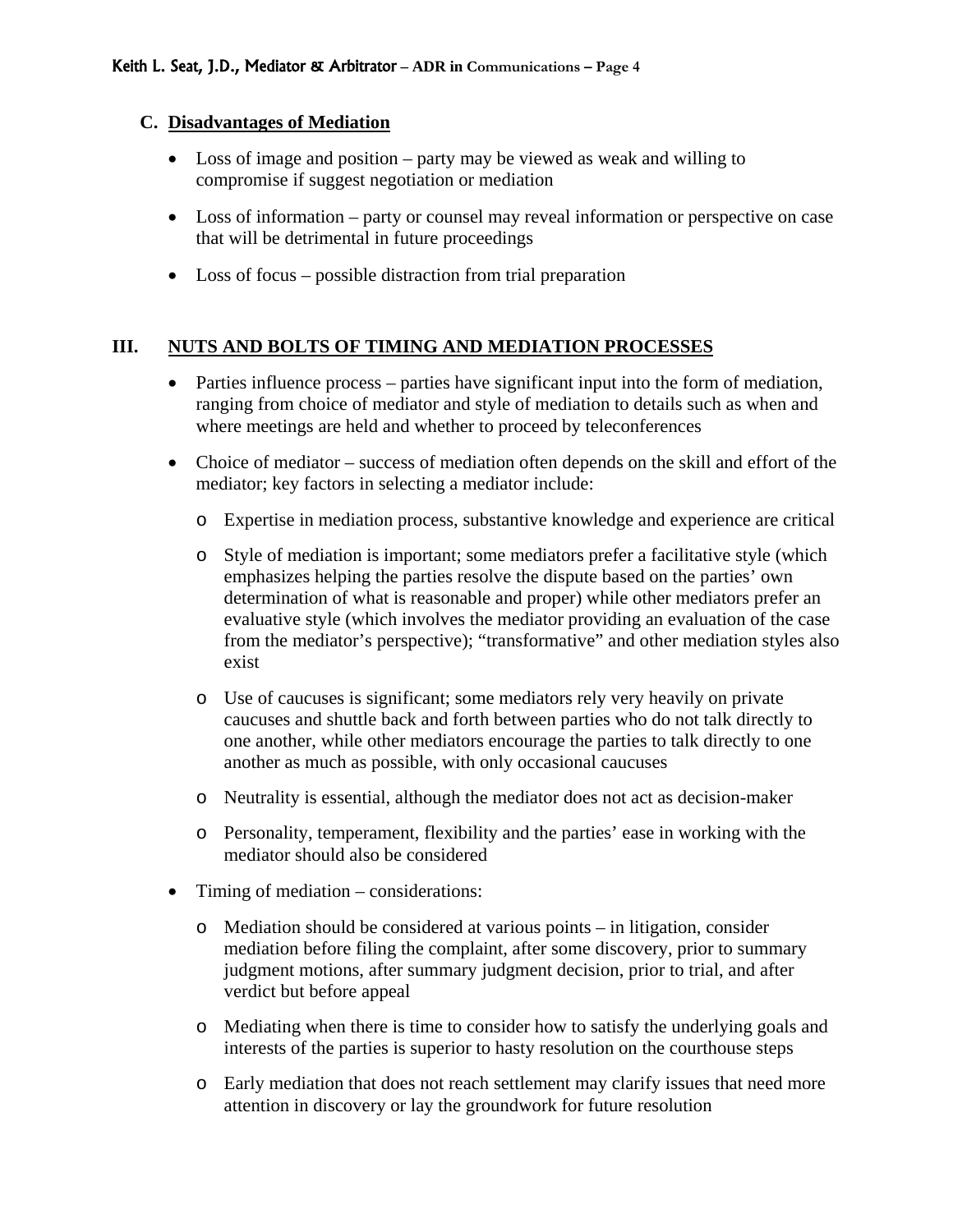- Binding outcomes achieved only if the parties reach an agreement that is satisfactory to them
- Written agreements desirable to document and sign at least an outline of the agreement before the parties leave the mediation; counsel may later finalize the language and complete documentation of the settlement

### **IV. SUGGESTIONS FOR EFFECTIVE ADR ADVOCACY – TIPS FOR MEDIATION**

- Importance of preparation mediation can be more free form than arbitration and requires broader preparation to handle unexpected issues
- Focus on interests, rather than positions
	- o Clearly identify your client's interests and goals
	- o Realistically analyze your client's BATNA (best alternative to a negotiated agreement) and WATNA (worst alternative)
	- o Think through opposing party's needs and interests
	- o Listen actively to opposing side; be sure to ask yourself "why" and "why not"
	- o Don't assume that the case and the parties' interests are just about money, even when presented that way
- Prepare clients
	- o Explain process and role of all participants, especially involvement of clients, who are likely to have a much larger role than in arbitration or litigation
	- o Be conscious of requirement of settlement authority
	- o Carefully determine best individuals from client to be at the mediation; often will be those most involved, but not always
	- o Role play so client can explain situation and interests in compelling way while avoid defensiveness
	- o Take the high road; avoid sinking to level of opposing parties when matters become contentious
- Look for mutual gain whenever possible in order to avoid zero-sum outcomes
- Focus on problem-solving, putting the dispute behind the parties and looking to the future
- Always look for and note any areas of agreement between parties
- Negotiate at optimal points; don't wait for settlement on courthouse steps